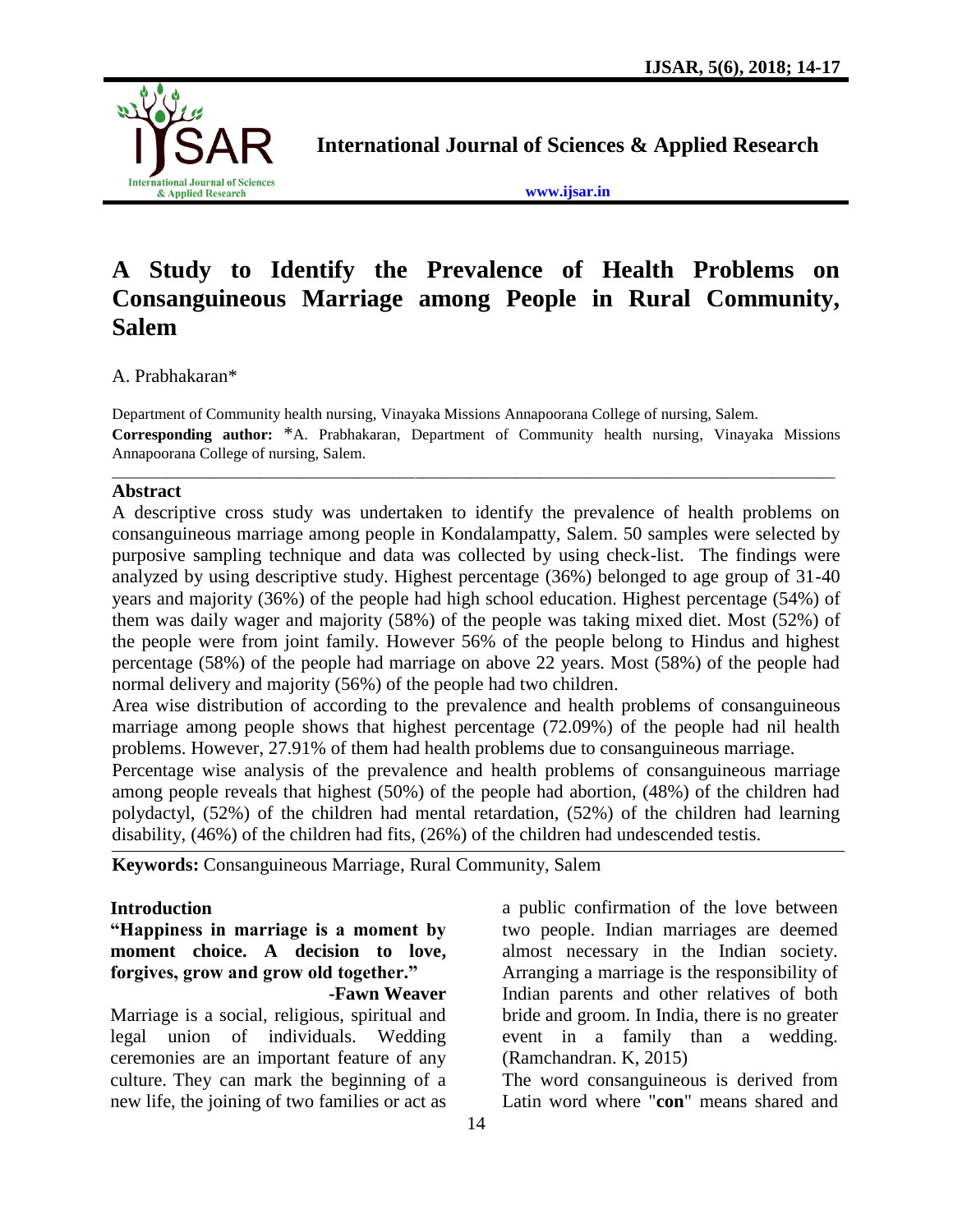"**sanguine**" means blood. Consanguinity means relationship between two people sharing same ancestors or same blood. In general relation with mother, father, brother or sister is termed as incest by law. But marriages between first cousins are accepted in many of the societies. In Arab Muslims marriage of man and his father's brother's daughter is preferred; in South India it's the man and mother's brother's daughter and uncle and niece union in Judaism. Such marriages are preferred because of various reasons like fear of marrying with stranger, increasing family bonding, restricting wealth in family alone etc. If one looks at consanguinity in India, 14% of marriages in India are consanguineous with maximum of 46% of marriages in South India being consanguineous. (Chandak. H, 2014)

In societies where marriage is nearly universal and the fertility process is almost entirely through marital union, the factors associated with the occurrence of marriage and through it the reproduction and rearing of children, need to be continuously assessed. Marriage in Indian society is a religious duty. Consanguineous marriage is more common in India, especially in rural area where individuals prefer to marry within their clan. Consanguineous unions range from cousin to cousin to more distant relatedness. Children of such a marriage are greater risk of being homozygous for a harmful gene and consanguinity who suffer autosomal recessive genetic disorders. (Tamiin .H, 2014)

Consanguineous marriages have been practiced around the globe by many societies from time immemorial, particularly in South India. Consanguineous marriages play a major role in the health of a population, and diseases leading to mortality of the progeny are a consequence of detrimental recessive genes. Among determinants of the structure of human populations consanguineous marriages can be useful in determining to what extent they influence the genetic structure of the population. This knowledge may be gained by comparing the reproductive performance of related and non-related couples. (Mohavedian. A.H, 2014)

# **Statement of the Problem**

A study to identify the prevalence of health problem on consanguineous marriage among people residing in selected rural community.

#### **Objectives**

 $\triangleright$  To identify the prevalence of health problems on consanguineous marriage.

#### **Results and discussion**

Data were collected from 50 people and data obtained was analyzed by using descriptive and inferential statistics. Based on the findings of the study it can be summarizes that, highest percentage (36%) belonged to age group of 31-40 years, Majority (36%) of the people had high school education, highest percentage (54%) of them were daily wager.

| <b>Research and</b> | : A descriptive study design with cross sectional survey approach              |  |  |  |
|---------------------|--------------------------------------------------------------------------------|--|--|--|
| Approach            |                                                                                |  |  |  |
| <b>Setting</b>      | : Research was conducted in Kondalampatty Village, Salem, Tamil Nadu.          |  |  |  |
| <b>Sampling</b>     | Purposive sampling technique was adopted to draw the sample.<br>$\ddot{\cdot}$ |  |  |  |
| <b>Technique</b>    |                                                                                |  |  |  |
| (a)Sample size      | : The total samples of the study consists of 50 Mothers                        |  |  |  |
| <b>Tools of</b>     | : Closed ended questionnaire was used to identify the prevalence of health     |  |  |  |
| <b>Research</b>     | problems among mothers.                                                        |  |  |  |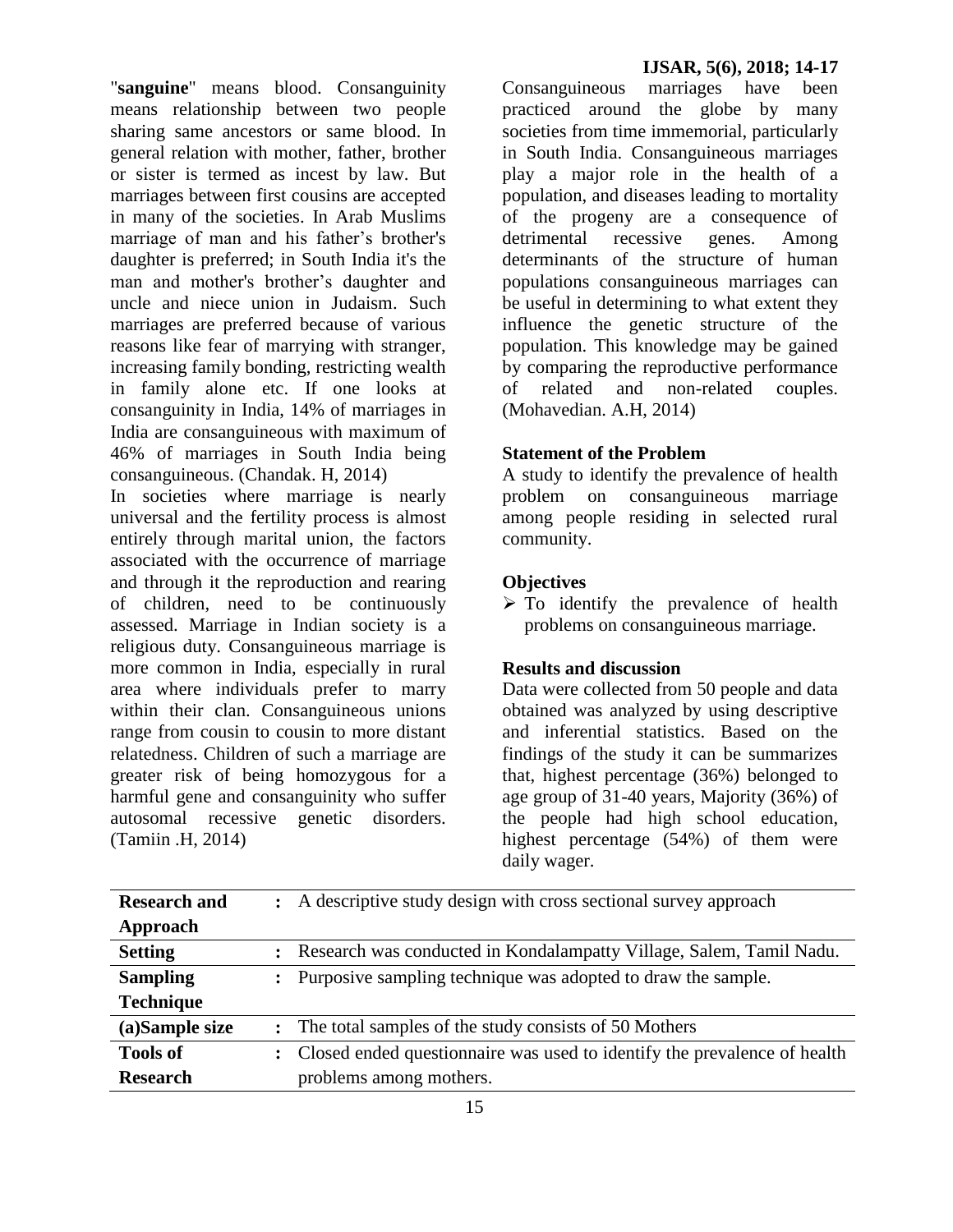| $\bullet$ .<br>Sr.<br>No. | <b>Items</b>                       | <b>Number of health</b><br>problems | Percent-<br>age | Nil health<br>problems | Percent-<br>age |  |  |
|---------------------------|------------------------------------|-------------------------------------|-----------------|------------------------|-----------------|--|--|
|                           | health<br>Mothers<br>problems      | 77                                  | 38.5%           | 123                    | 61.5%           |  |  |
|                           | <b>Children health problems</b>    |                                     |                 |                        |                 |  |  |
| 2                         | Physical disorder                  | 46                                  | 30.6%           | 104                    | 69.4%           |  |  |
| 3                         | Mental disorder                    | 47                                  | 31.3%           | 103                    | 68.7%           |  |  |
| $\overline{4}$            | Congenital disorder                | 74                                  | 21.1%           | 276                    | 78.9%           |  |  |
|                           | Central nervous system<br>disorder | 62                                  | 31%             | 138                    | 69%             |  |  |
| 6                         | Genito urinary disorder            | 15                                  | 15%             | 85                     | 85%             |  |  |
|                           | <b>Total</b>                       | 321                                 | 27.91%          | 829                    | 72.09%          |  |  |

**Table 1.1: Area wise analysis of prevalence of health problems of consanguineous marriage**  among people  $(N = 50)$ .

Majority (58%) of the people were taking mixed diet, (52%) of the people were from joint family and highest percentage (58%) of the people had marriage on above 22 years. Most (58%) of the people had normal delivery and (56%) of the people had two children. Highest percentage (31.3%) of the children had mental disorder, (50%) of the mother had abortion and (48%) of the children had polydactyl. Majority (52%) of the children had mental retardation, (52%) of the children had learning disability, (46%) of the children had fits and (26%) of the children had undescended testis.

From the findings it shows that area wise analysis of prevalence of health problems on consanguineous marriage among people shows that the highest percentage (38.5%) of the mothers had health problems. Area wise analysis of prevalence of health problems on consanguineous marriage among people shows that the highest percentage (31.3%) of the children had mental disorder and 31% of the children had central nervous system disorder. However 30.6% of the children had physical disorder and 21.1% of them had congenital disorder. Further, 15% of the children had Genito urinary disorder.

The overall area wise analysis of prevalence of health problems on consanguineous marriage among people shows that highest percentage (72.09%) of the people had nil health problems. However, 27.91% of them had health problems due to consanguineous marriage.

# **Conclusion**

The result reveals that the highest percentage (72.09%) of the people had nil health problems and lowest percentage (27.91%) of them had health problems due to consanguineous marriage.

# **References**

- Abdulrazzaq .Y.M, Bener .A, Gazali .LI, "A study of possible deleterious effects of consanguinity", J Clinical Genetics 2016 March 51(3); Pp.167-173.
- Clinical outcomes of consanguineous marriages in Turkey Turkish; Journal of Paediatrics,  $2001$  Oct – Dec; vol  $43(4)$ ; Pp. 277-279
- Dr. Murthy .P.K, "A Study of Possible Deleterious Effects of Consanguineous Marriages in Tamilnadu", Journal of Community Medicine. 2014; 27; P. 348.
- Indrani .T.K, "Text book of Sociology for Nurses",  $2^{nd}$  edition, Jaypee brothers Medical publishers (p) Ltd; 2008.
- Jain .V.K, Nalini .P, Chandra .R, Srinivasan .S, "Study of youth knowledge towards consanguineous marriage inPondicherry",